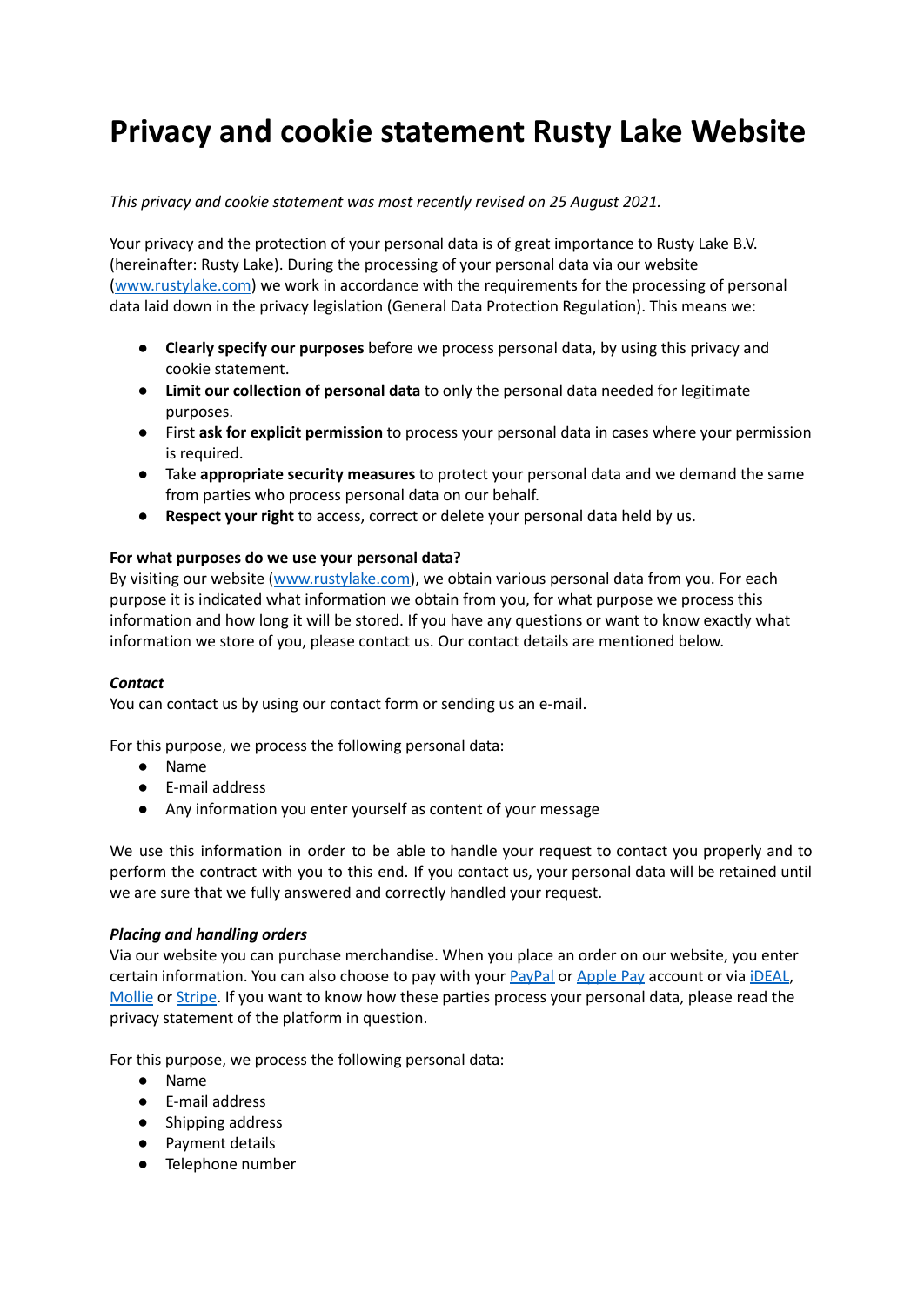- PayPal account details (optional)
- Apple Pay account details (optional)
- IP address

We need this information in order for us to be able to handle your order and to perform the purchase agreement we have entered into with you for this purpose. We store this information for up to 2 years after the purchase was made. Certain types of personal data will be retained for a longer period, if we are legally obligated to do so (e.g., because of the 7 years tax retention obligation).

## *Comment and review*

On our website you can place a comment on our blogs and walkthroughs. Moreover, you can review our games. Your comment or review will be shown at the bottom of the blog, walkthrough or game you have commented or reviewed on.

For this purpose, we process the following personal data:

- Name (or nickname)
- Data and time of comment
- Picture (optional)
- E-mail address
- Any information you enter yourself as content of your comment

We need this information to perform the contract with you to this end, as you have accepted our offer to place a comment or review, by commenting on our blog or walkthrough or reviewing one of our games. This information will be retained, until you ask us to delete your comment or review from our website. You can ask us to delete your comment or review by contacting us via the contact details at the bottom of this privacy and cookie statement.

#### *Voting*

On our website you have the possibility to vote on games.

For this purpose, we process the following personal data:

● IP address

We need this information to perform the contract with you to this end, as you have accepted our offer to vote on a game, by voting. This information will be retained, until the voting has ended.

#### *Sending our newsletter*

Via our website you can subscribe to our newsletter. In this newsletter we will inform you on a weekly base by e-mail about our games and universe.

For this purpose, we process the following personal data:

- E-mail address
- Name

Your e-mail address will be added to the list of subscribers only with your explicit consent. We will retain your personal data until you unsubscribe from the newsletter. Each newsletter contains a link with which you can unsubscribe from our newsletter at any time.

#### *Handling job applications*

Have you responded to one of our vacancies or submitted an open application? If so, we will process your personal data in order to process your application and in preparation for the possible conclusion of an employment contract.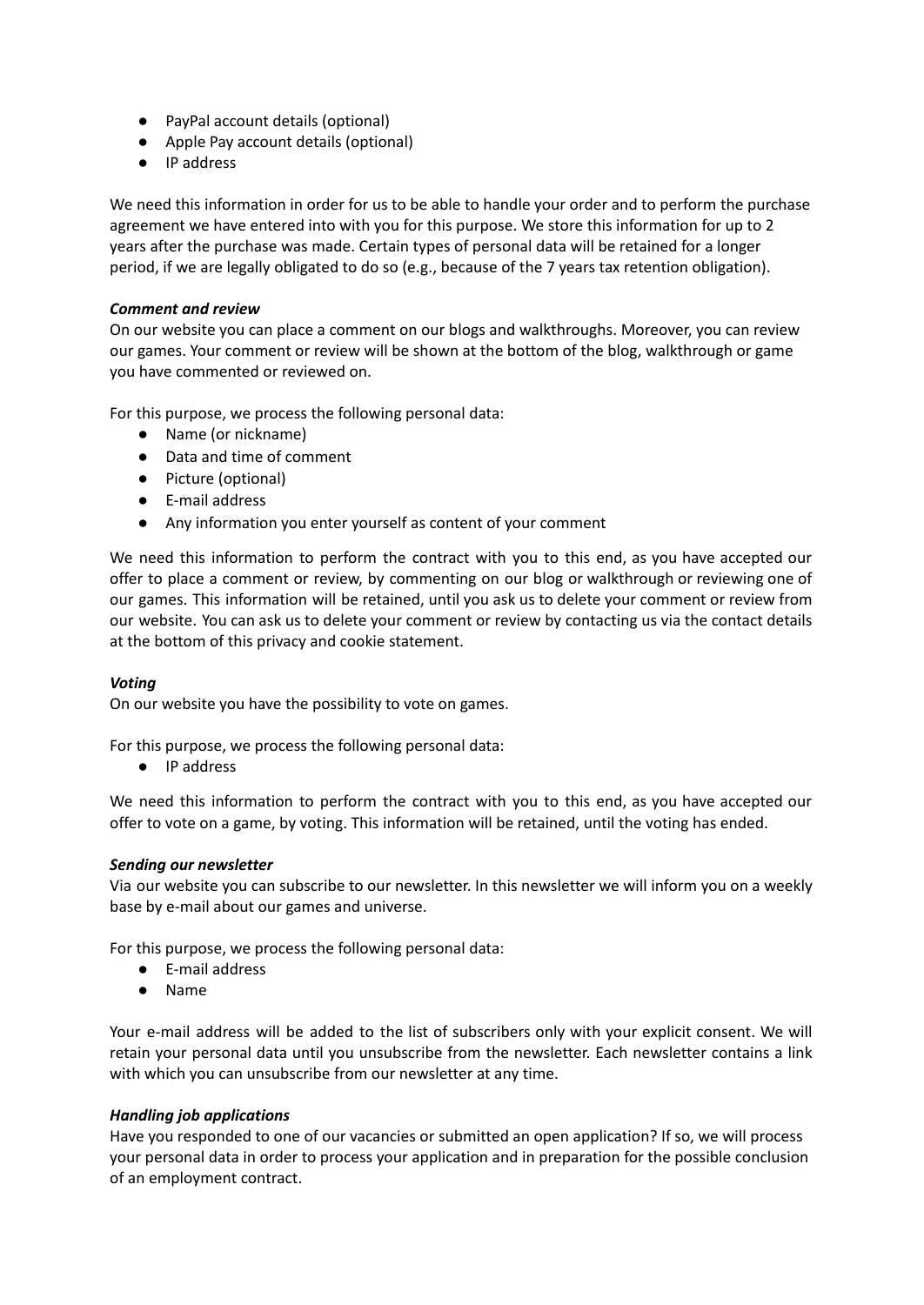For this purpose, we process the following personal data:

- Name
- Address details
- Contact details (email address and telephone number)
- Curriculum Vitae
- Motivation letter
- Salary indication
- References
- Any other information you enclose with your application

We will retain your application details for a maximum of 6 weeks after the position has been filled. We keep this information so that we can contact you in the event that the position becomes vacant again within the probationary period. If we are unable to offer you a job at this time, we may - with your consent - keep your application details for a further year. You can withdraw your consent at any time by sending us an email. If you come to work for us, we will save your application data in the personnel file.

A social media and internet check can be part of the application procedure. This is necessary to ensure that our image is maintained when hiring new staff. We do this on the basis of our legitimate interest. For this purpose, we search your name on Google and, if necessary, your profile(s) on social media. This of course, for as far as these profiles are public; we will not ask you to grant us access to a protected social media page or to make a connection with us. The results of this social media and internet check will be discussed with you. If you object to this, you can indicate this by e-mail at the time of your application.

#### *Downloading our games*

Rusty Lake is a creator of games. The games we create can be downloaded via the App [Store](https://www.apple.com/legal/privacy/en-ww/), the [Google](https://policies.google.com/privacy?hl=en) Play Store, [Steam,](https://store.steampowered.com/privacy_agreement/english/?l=english) [GOG](https://support.gog.com/hc/en-us/articles/212632109-Privacy-Policy?_ga=2.195370924.1854653133.1629904412-1058183345.1629904412&product=gog) and [Itch.io.](https://itch.io/docs/legal/privacy-policy) We have no influence on which personal data is processed by these providers and for what purpose they use your information. Therefore, we recommend that you read the relevant privacy statement of the provider in question.

For more information about the personal data being processed in the games, please see the privacy statement of the relevant game.

# *ReCAPTCHA*

We use the reCAPTCHA service of Google Inc. (Google) to protect our website against spam and abuse. In order for Google reCAPTCHA to work, the IP address of a website visitor, mouse movements and possibly other data are collected. This information is sent to and processed by Google for this purpose. By analysing this information, Google can determine whether we are dealing with a real website visitor or a robot. For more information, please see Google's privacy [statement.](https://policies.google.com/privacy?hl=en-US)

#### **Providing data to third parties**

Rusty Lake only shares your data with third parties when this is allowed by current legislation. It may happen that we provide your personal information to third parties, because:

- we have engaged them to process certain data;
- it is necessary to carry out the agreement with you;
- you give permission for this;
- we have a legitimate interest in this;
- we are legally obliged to do so (e.g., if the police demand this in case of a suspicion of a crime).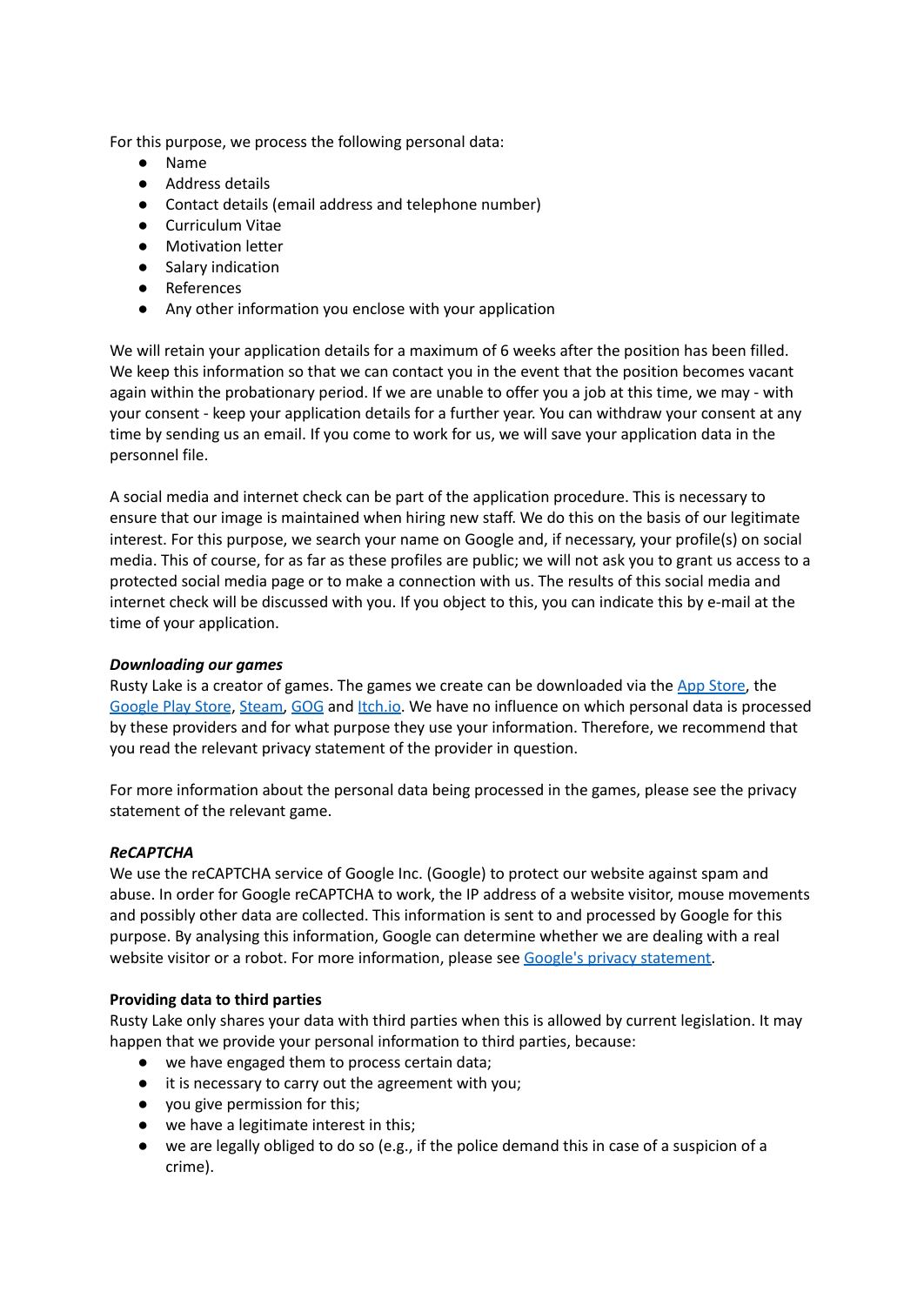The parties that process personal data in our or your assignment:

- IT suppliers and service providers
- Cookie service providers
- Payment service providers

In order to provide this service, Rusty Lake may provide your personal data to parties established outside the European Economic Area (EEA). Rusty Lake will only do this if there is an adequate level of protection for the processing of personal data. This means, for example, that we use a model contract from the European Commission or make agreements about the handling of personal data.

## **Social media buttons**

On our website we use social media buttons, which redirect you to the social media platforms. This gives you the option to follow us and share content within the network. You will also see advertisements on your social media page. The buttons are active because of bits of code that come from the social media networks. If you want to know what the social media platforms do with your personal data, please read the relevant privacy statement:

- [Facebook](https://www.facebook.com/policy.php) (privacy policy)
- Twitter [\(privacy](https://twitter.com/en/privacy) policy)
- [YouTube](https://policies.google.com/privacy?hl=en-US) (privacy policy)
- [Instagram](https://help.instagram.com/519522125107875) (privacy policy)
- Discord [\(privacy](https://discord.com/privacy) policy)
- Google [\(privacy](https://policies.google.com/privacy?hl=en-US) policy)
- Disqus [\(privacy](https://help.disqus.com/en/articles/1717103-disqus-privacy-policy) policy)
- Weibo [\(privacy](https://weibo.com/ttarticle/p/show?id=2309404296514129241275) policy)
- <u>VK.com [\(privacy](https://m.vk.com/privacy?api_view=1&cc=CN&lang=en) policy)</u>
- Reddit ([privacy](https://www.redditinc.com/policies/privacy-policy-october-15-2020) policy)

# **Cookies**

We and third parties use cookies on our website which are saved on your computer. Cookies are small information files that can be automatically stored on or read out from the device (including a PC, tablet or smartphone) of the website's visitor, while visiting a website. This is done through the web browser on the device. Rusty Lake uses cookies for the following purposes:

- To enable the functionality of our website (functional cookies)
- To generate overall statistics and gain insights in the use of our website by the public in order to improve and optimize our website and services (analytical cookies)
- To show personalized advertisements (marketing cookies)

These cookies collect the following data from you:

- IP address
- Cookie ID
- Website and clicking behaviour
- Referrer URL

When you visit our website for the first time, we will display a message with an explanation about the cookies we use. We will ask for your consent to place the cookies, when we are required to do so. If you agree to the use of cookies, they will be placed on your device.

We use the following cookies: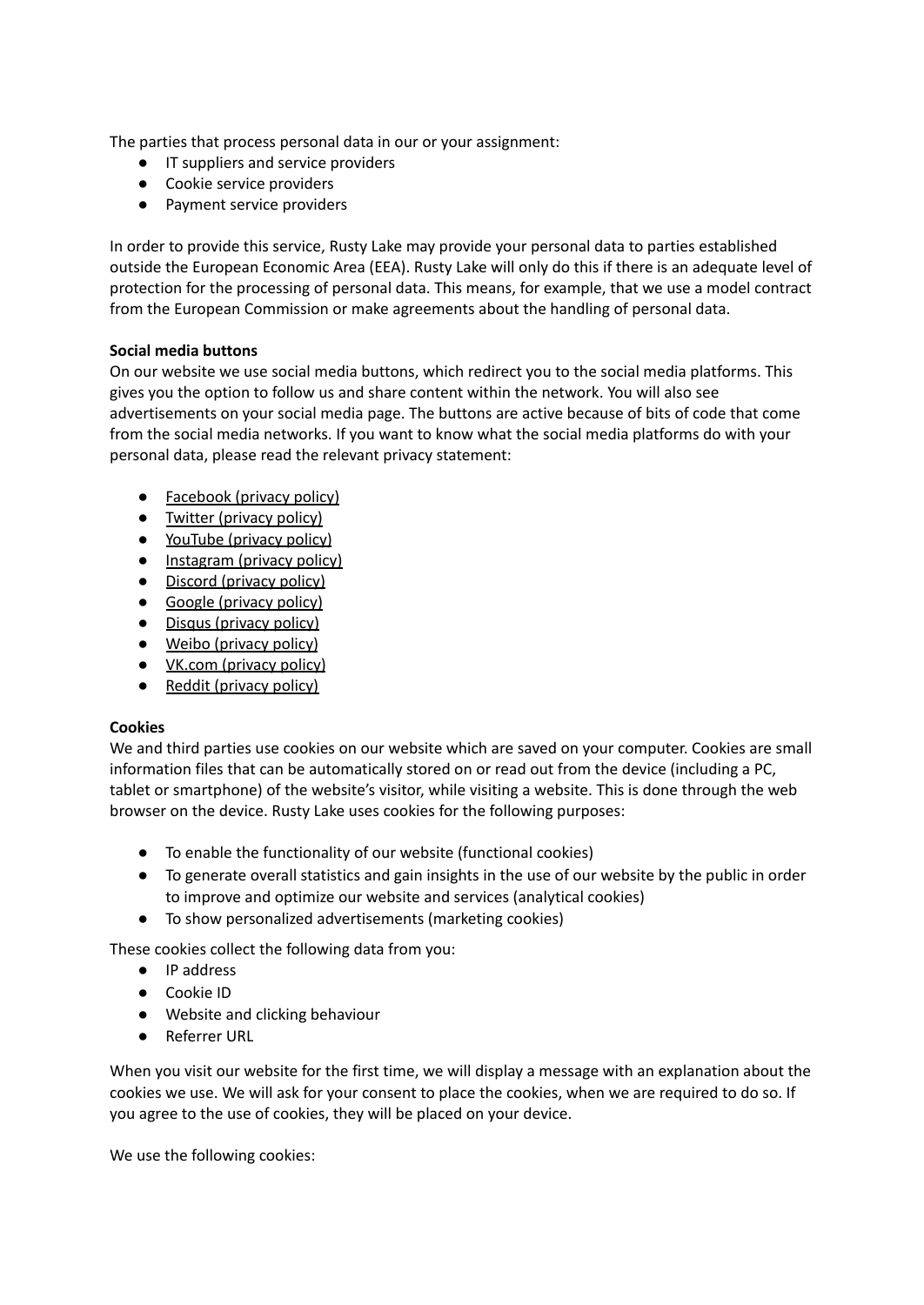| <b>Type</b> | Cookie; entity                                                                            | <b>Purpose</b>                                                                                                                                                                                                                                                                                                                                                                                                                 | <b>Retention</b><br>period |
|-------------|-------------------------------------------------------------------------------------------|--------------------------------------------------------------------------------------------------------------------------------------------------------------------------------------------------------------------------------------------------------------------------------------------------------------------------------------------------------------------------------------------------------------------------------|----------------------------|
| lFunctional | <b>Google Tag Manager</b><br><b>Google LLC, United States</b><br><b>Privacy statement</b> | The cookies from Google Tag Manager make it possible to load scripts Session<br>from other cookies. Google Tag Manager is purely functional and is not<br>used for the collection of personal data.                                                                                                                                                                                                                            |                            |
|             | Various:<br>functional purposes                                                           | These cookies enable necessary functionalities of the website, such as Up to 2 years<br>remembering the chosen language and whether consent for cookies has<br>First party cookies with strictly been given, displaying the cookie banner, etc.                                                                                                                                                                                |                            |
| Analytical  | <b>Google Analytics</b><br><b>Google LLC, United States</b><br><b>Privacy statement</b>   | These cookies are placed to gain insight into visitor behaviour and to<br>improve the user experience. We have set these cookies to be privacy<br>friendly. That means that we:<br>have concluded a data processing agreement with Google;<br>$\bullet$<br>only provide Google masked IP addresses;<br>do not share any further data with Google;<br>and we do not use other Google services in combination with<br>Analytics. | Up to 2 years              |
| Marketing   | <b>Google DoubleClick</b><br><b>Google LLC, United States</b><br><b>Privacy statement</b> | These cookies are used to register the website visitor's actions on the Up<br>website after viewing or clicking on advertisements. The purpose of this months $\pi$<br>is to measure the effectiveness and to show personalized advertisements.                                                                                                                                                                                | to                         |
|             | <b>Google AdSense</b>                                                                     | Google AdSense cookies are used to experiment with the effectiveness of Up to 1 year<br>advertisements on the websites and to display relevant advertisements.                                                                                                                                                                                                                                                                 |                            |

If you would like to know what the cookie service providers do with your personal data, please read the privacy and cookie statement of the company in question. If you click on 'privacy statement' in the cookie table, you will be redirected to the relevant privacy statement.

# **Disabling of cookies**

You can set your web browser to only accept cookies with your consent. For more information, please consult your browser's manual. Be aware that disabling cookies will affect the functionality of this and many other websites that you visit.

#### **Removal of cookies**

Most cookies have an expiration date. This means that they will automatically expire after a certain period and no longer register any data concerning your visit of the website. Another option is to remove the cookies manually before the expiration date. In order to do this, consult your browser's manual.

#### **Security**

We take appropriate technical and organizational security measures with regard to the processing of personal data to be carried out, against loss or against any form of unlawful processing (such as unauthorized access, corruption, alteration or disclosure of personal data).

#### **Your rights**